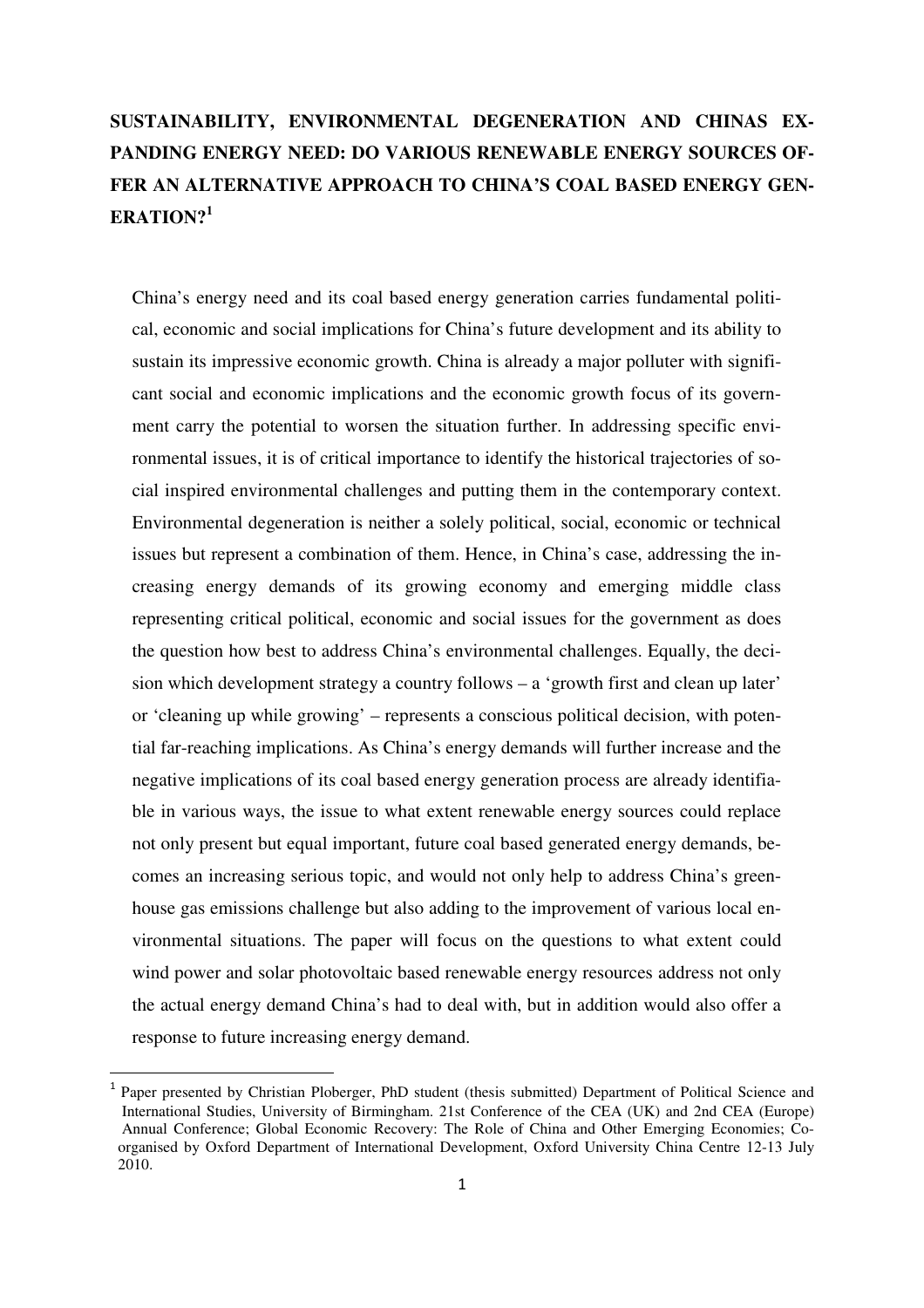#### **INTRODUCTION**

China's energy need and its coal based energy generation carries fundamental political, economic and social implications for China's future development and its ability to sustain its impressive economic growth. China is already a major polluter with significant social and economic implications and the economic growth focus of its government carry the potential to worsen the situation further. As environmental degeneration is a multi-faced issue, representing a combination of economic, developmental, technical, social and political factors, addressing it required a multi-faced approach as well as identifying its historical trajectories. Among the related issues of environmental degeneration, we can identify: its close link with development, the inherent political-social implications and challenges faced when addressing issues of environmental degeneration; a technical-economic nexus, as well as the international dimensions of various environmental issues. In this context, identifying the historical and social origins of specific environmental challenges are of crucial importance for developing a comprehensive understanding into the challenges environmental degeneration represent highlighting the complexity of the challenges faced when addressing environmental degeneration and climate change. Consequently, addressing specific environmental challenges will not only require economic-technical solutions but also requires addressing the underlining social-political dimensions as well. Hence, in China's case, addressing the increasing energy demands of its growing economy and of its emerging middle class represent critical political, economic and social issues for the government. Overall, the government's growth strategy has the potential to exacerbate the negative environmental impact further. In addition, the variety of environmental issues China is facing increases the underling complexity of how best to respond and to address these challenges. It is crucial to recognize that China's multidimensional environmental challenges also carry critical implications of China' international standing. Yet, as China's energy demands will increase further and the negative implications of its coal based energy generation process are already identifiable in various ways, the issue to what extent renewable energy sources could replace not only present but equal important, future coal based generated energy demands, becomes an increasing serious topic, and would not only assist to address China's greenhouse gas emissions challenge but also adding to the improvement of various local environmental situations. In addition, improving the energy efficiency certainly will also help to address and reduce both air pollution issues and China's contribution to the process of climate change.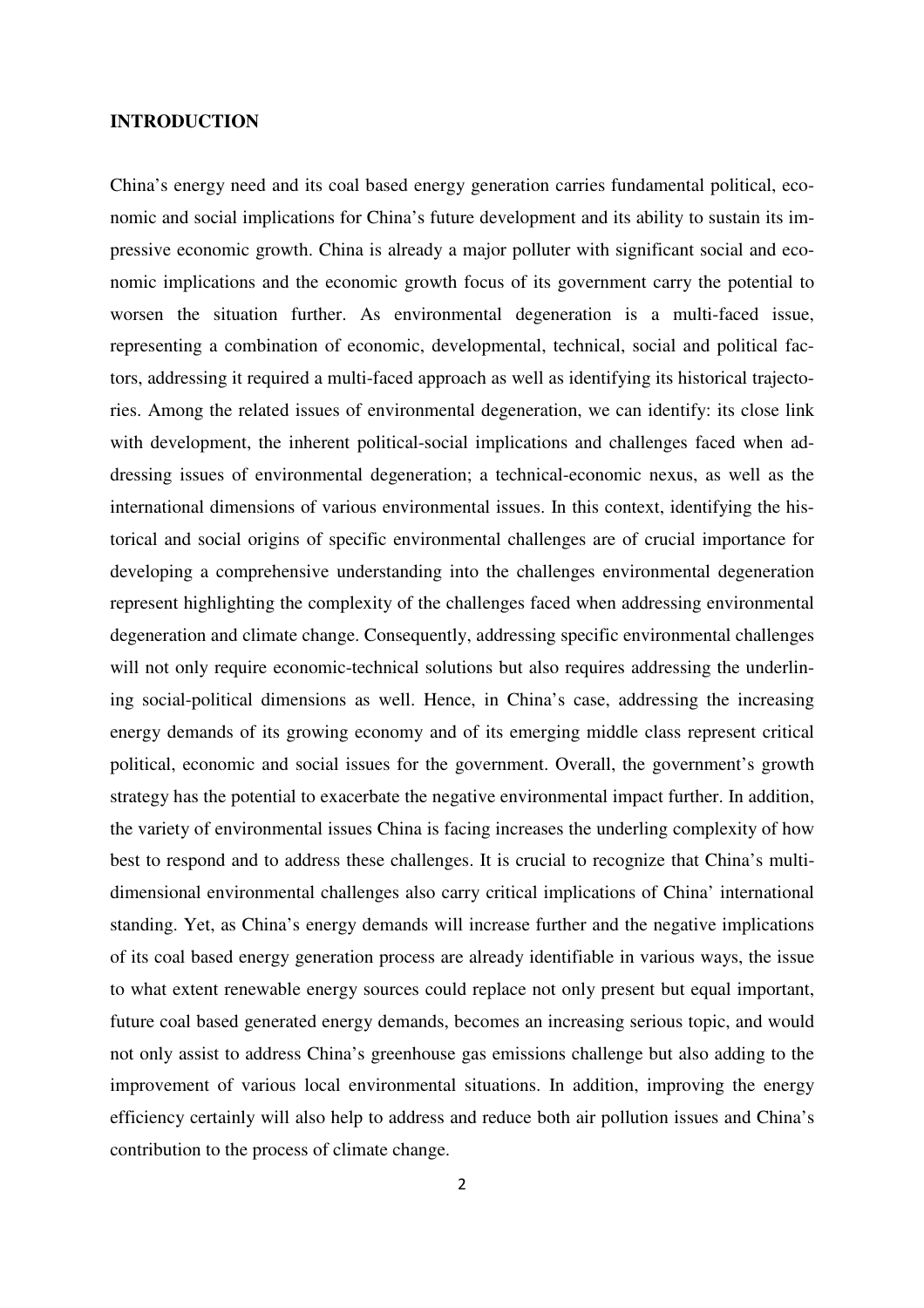The paper will focus on the questions to what extent could wind power and solar photovoltaic based renewable energy resources address not only the actual energy demand China's had to deal with, but in addition would also offer a response to future increasing energy demand. As well as on the wider political-social and technical-economic context.

#### **CHINA'S ENVIRONMENTAL CHALLENGES**

l

It is beyond question that China faces a critical and complex environmental challenge, characterized by a range of specific issues. Among them, we can identify: land degradation; water scarcity; water and air pollution; frequent and high intense environmental accidents; and various forms of climate change impacts. The seriousness of the environmental issue China is confronted with is recognized in the  $11<sup>th</sup>$  Five-Year-Plan (FYP) for environmental protection by stating: 'the improvement of environmental quality represents an important component for the implementation of the scientific outlook on development and development of socialist harmonious society'.<sup>2</sup> In many cases, issues of water and air pollution representing the pressing environmental challenges China's population are confronted with. Even as the pollution issue signifies a critical environmental issue for China, this should not negate the increasingly negative impact climate change has on China's environment and its population. The challenges climate change poses to China's environment and its people are addressed in various government reports and White Papers<sup>3</sup> clearly indicating the government's awareness of the vulnerability and urgency regarding the negative implications of climate change as well as the environmental challenges faced. The White Paper on Policies and Actions for addressing Climate Change also highlights specific areas of concern, by identifying a number of key issues and emphasizes that adverse effects are already identifiable especially within agriculture, regarding the availability of water resources and an accelerating trend of sea level rise<sup>4</sup>. In addressing the challenge climate change pose, the  $11<sup>th</sup> FYP$  for Environmental Protection highlights the connection between development and environmental issues, by stating: 'The contradiction between socio-economic development and resources and environment constraint

<sup>&</sup>lt;sup>2</sup> The National Eleventh FYP for Environmental Protection 2006-2010, http://english.mep.gov.cn/Plans\_ Reports/11th\_five\_year\_plan/200803/t20080305\_119001.htm

<sup>&</sup>lt;sup>3</sup> For example: China's Energy Conditions and Policies; Environmental Protection in China; China's Policies and Action for addressing Climate change; Environmental Protection in China (1996-2005)

<sup>4</sup> China's Policies and Action for addressing Climate Change, http://www.china.org.cn/governmen/ whitepaper/2008-10/29/content\_16682687.htm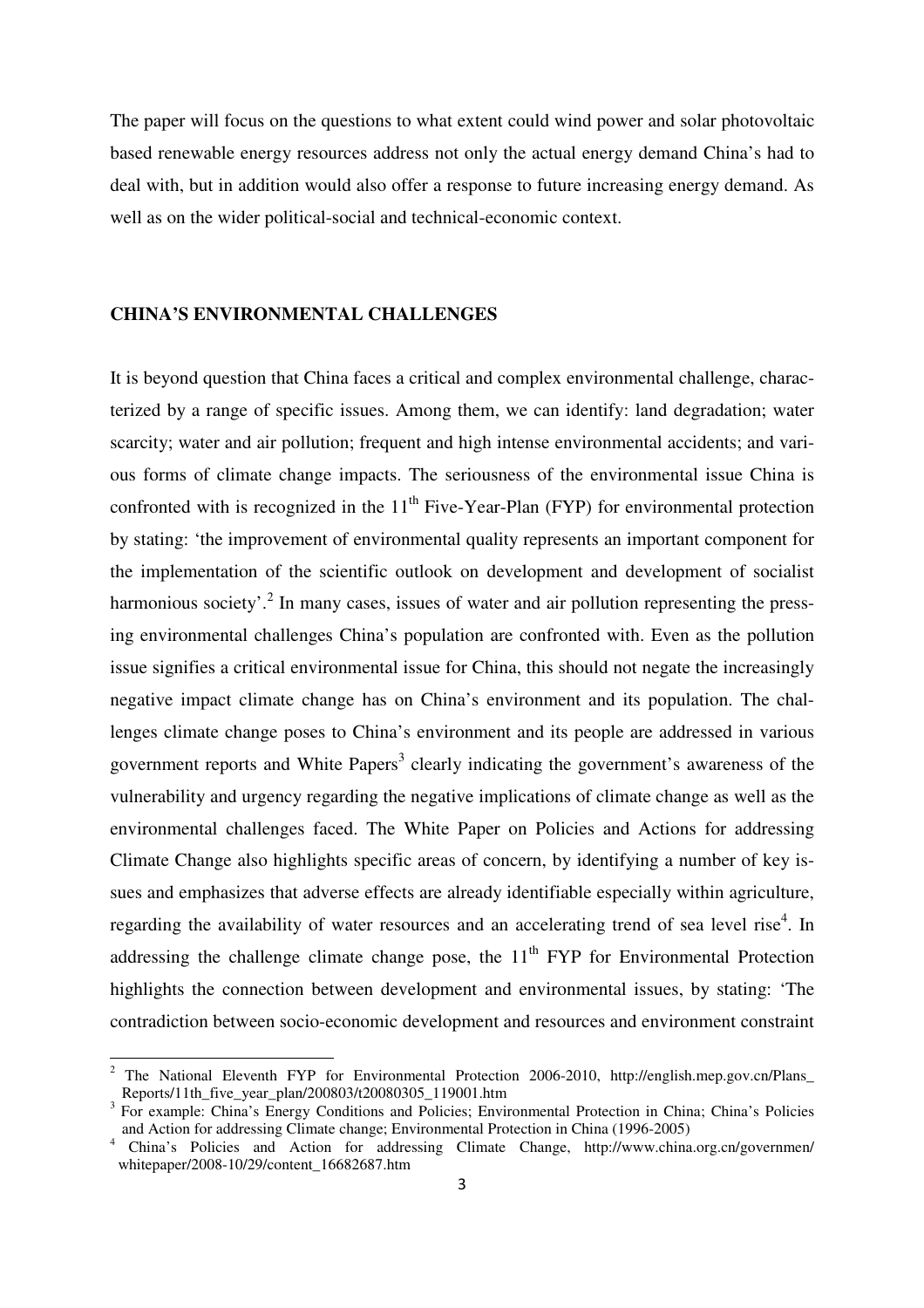becomes increasingly evident<sup>5</sup>. Consequently, promoting sustainable-development represents a crucial goal in addressing climate change and environmental issues. Yet, it is the economic success of the reform period, the energy need of an emerging middle class and the rapid urbanization process which significantly increased the pressure on the environment. Here again, we are reminded that environmental degeneration occurs within a specific historical and political-social context and not only within a specific economic-technical context. There exist an additional and equal critical aspect which demand to be recognized, the issue of lock-in development. This refers to the issue that the selection of a specific development process, the selection of a specific energy source will generate its own impact on further development, hence impeding a shift towards an alternative strategy at a later stage. Critical, decisions regarding which specific development path a country will follow, which energy sources it will focus on are inherent political and taken within an economic and social historical context. In addition, as shown in Figure 1, coal provides the principal source for generating energy. This dependence on coal in producing sufficient energy largely contributes to China becoming one of the leading  $CO<sub>2</sub>$  emitting nations and for driving the increasing process of Global Warming.  $CO<sub>2</sub>$  also represents a critical issue for urban air quality in many Chinese cities. A comparison of the GDP growth rate with the energy production growth rate (Figure 2) signifies that China has managed to disconnect economic growth and the growth in energy production, which certainly represents an important and progressive step, albeit the relationship is not characterized by a singular but a dynamic process between the growth rate of energy production and the growth rate of the GDP. The 2003 to 2005 period present a clear indication of this. Although the following years have indicated a return to the former trend, it needs to be seen whether this will be an indication for the years to come.

The economic reforms have certainly transformed China and had a fundamental positive impact on million Chinese people by lifting them out of absolute poverty. Yet, this success came at a significant cost and the increasing environmental stress China's population has to endure is one prominent feature. Critically, as the challenge environmental degeneration represents has to be understood in a wider political and developmental context, the following section will focus on this wider and complex relationships.

<sup>5</sup> The National Eleventh FYP for Environmental Protection 2006-2010, http://english.mep.gov.cn/Plans\_ Reports/11th\_five\_year\_plan/200803/t20080305\_119001.htm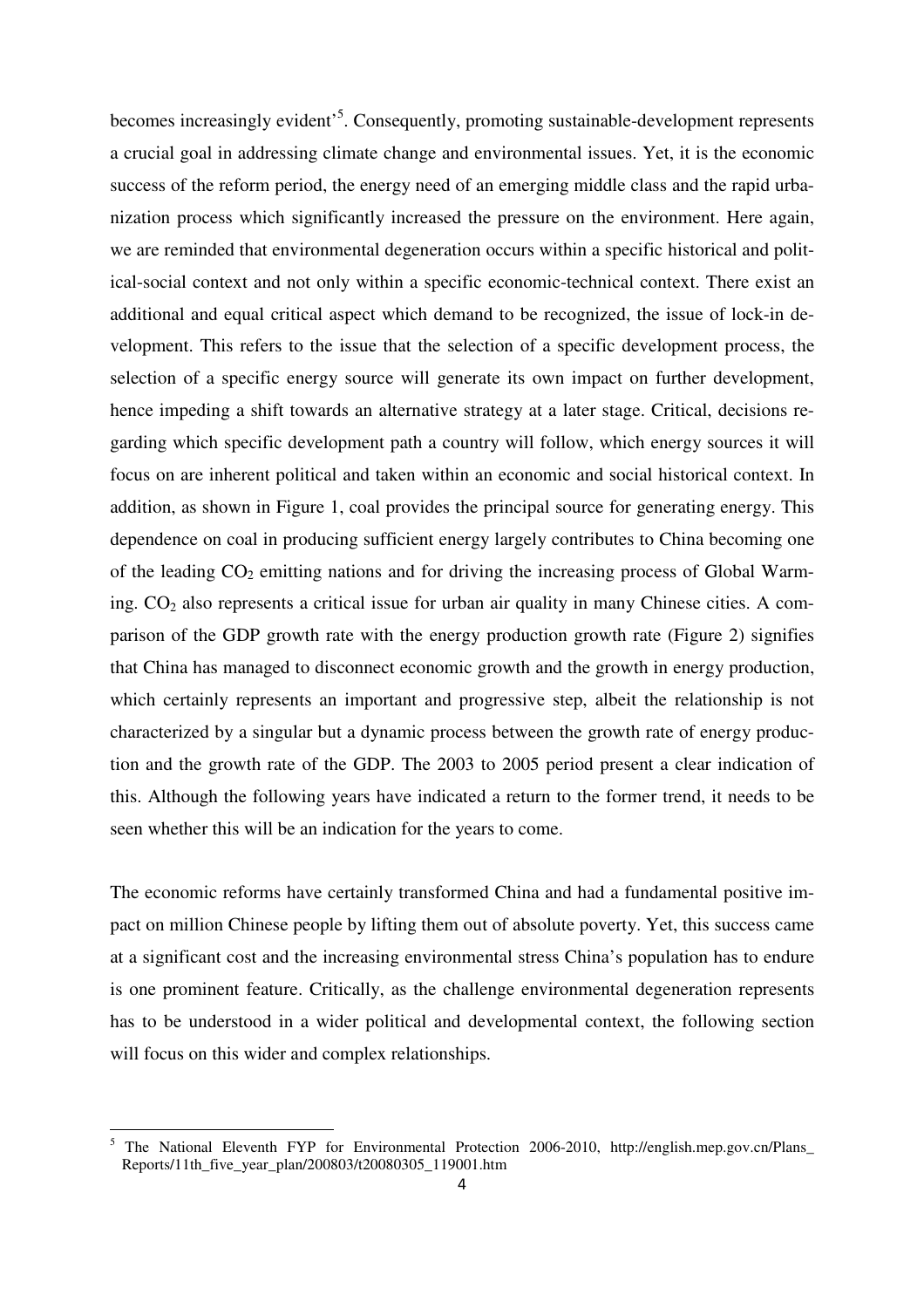

Figure 1 – Composition of the Energy Production; Source: Various editions of the Chinese Statistical Yearbook



Figure 2 - Comparison of Energy Production and GDP growth; Source: Various editions of the Chinese Statistical Yearbook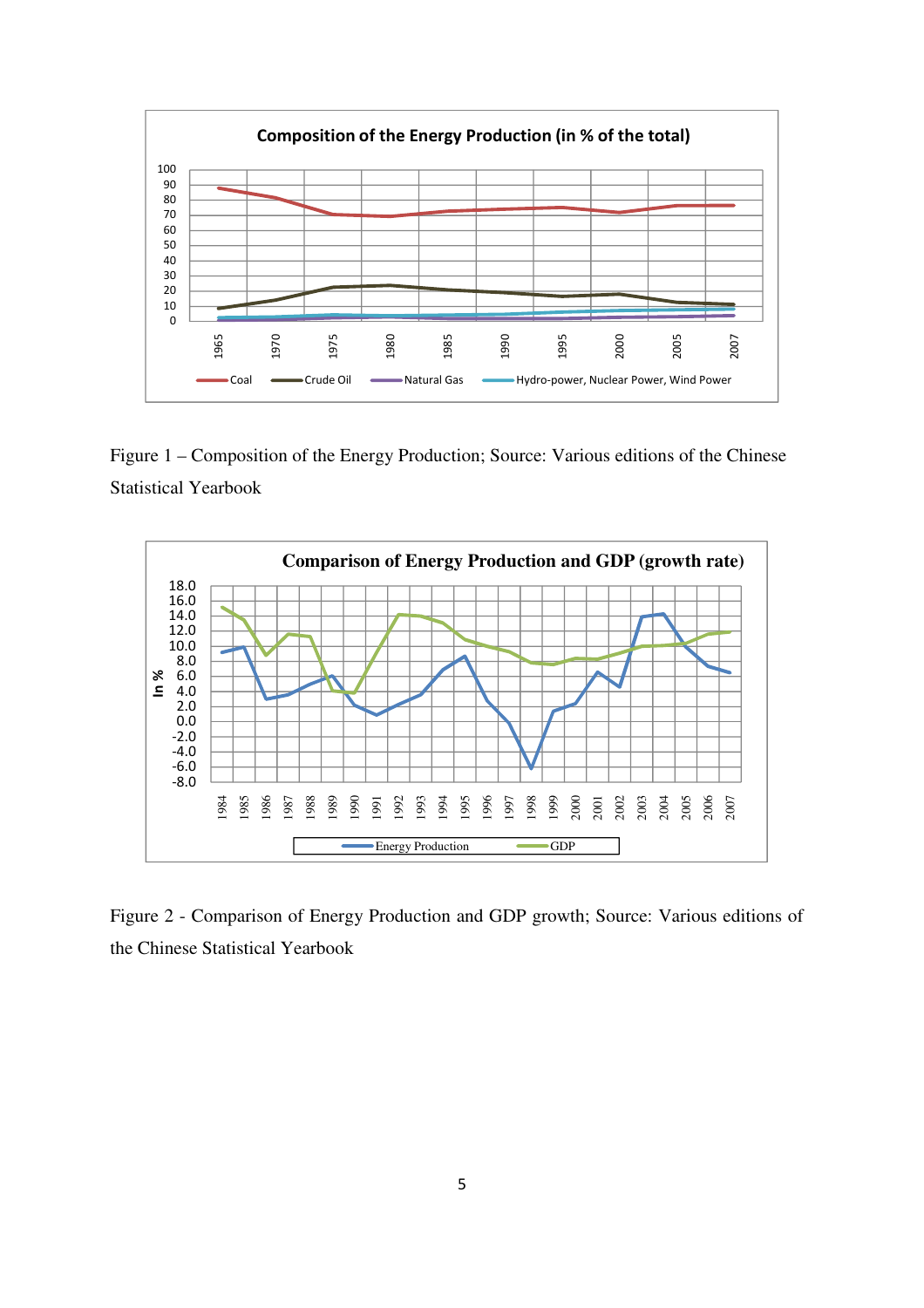### **DEVELOPMENT AND ENVIRONMENTAL ISSUES: A MULTIFACETED RELA-TIONSHIP WITHIN A SPECIFIC HISTORICAL AND SOCIAL CONTEXT**

In analyzing the complex relationship between development, politics and environment it is critical to recognize that this relationship exists within a specific historical and social setting and to remember that guaranteeing economic development and prosperity is a fundamental aim of all governments, and contribute to their political legitimacy. The economic imperative becomes especially visible when faced with economic backwardness and economic underperformance. Environmental considerations often sidelined, as there exist a perception regarding a goal conflict between environmental protection and economic growth and prosperity. Hence, albeit accepting the crucial importance of economic development for political legitimacy, an economic growth strategy can also incorporate the goal of protecting the environment, thereby limiting the potential negative implications. Critically, which strategy a country selects – cleaning up while growing or cleaning up after successful economic growth – is a fundamental political decision made within a specific historical and social-political environment. Regarding the situation in China, there are strong indications that its leadership has become increasingly aware of the multifaceted, and especially social-political, challenges environmental degeneration present for China's future development and its population and the National Eleventh Five-Year-Plan for Environmental Protection (2006-2010) emphasizes that the existing focus on economic growth should be replaced with an equal emphasis on both, economic and environmental goals<sup>6</sup>. An similar position can be identified in the China Human Development Report 2009/10 by stating that human development should be not only the ultimate objective but to measures human development in economic growth figures alone would be misleading, instead development requires a holistic approach.<sup>7</sup> Nevertheless, generating economic growth still figures prominently within the Chinese leadership's considerations, and not without justification as generating economic growth provides a crucial part of the political legitimacy the Chinese Communist Party (CCP) enjoys.<sup>8</sup> Nevertheless, addressing environ-

<sup>&</sup>lt;sup>6</sup> The National Eleventh FYP for Environmental Protection 2006-2010, http://english.mep.gov.cn/Plans\_ Reports/11th\_five\_year\_plan/200803/t20080305\_119001.htm

<sup>&</sup>lt;sup>7</sup> China Human Development Report. 2009/10: China and a Sustainable Future: Towards a Low Carbon Economy and Society: English, Compiled by United Nations Development Program, (2010), p. 1

<sup>&</sup>lt;sup>8</sup> Highlighting the critical relevance of economic development and performance in providing the CCP with polit ical legitimacy Deng Xiaoping himself acknowledged in the spring of 1992: "Anyone who attempted to change the line, principles and policies adopted since the Third Plenary Session of the Eleventh Central Committee would not be countenanced by the people, he would be toppled." Adding that "[h]ad it not been for the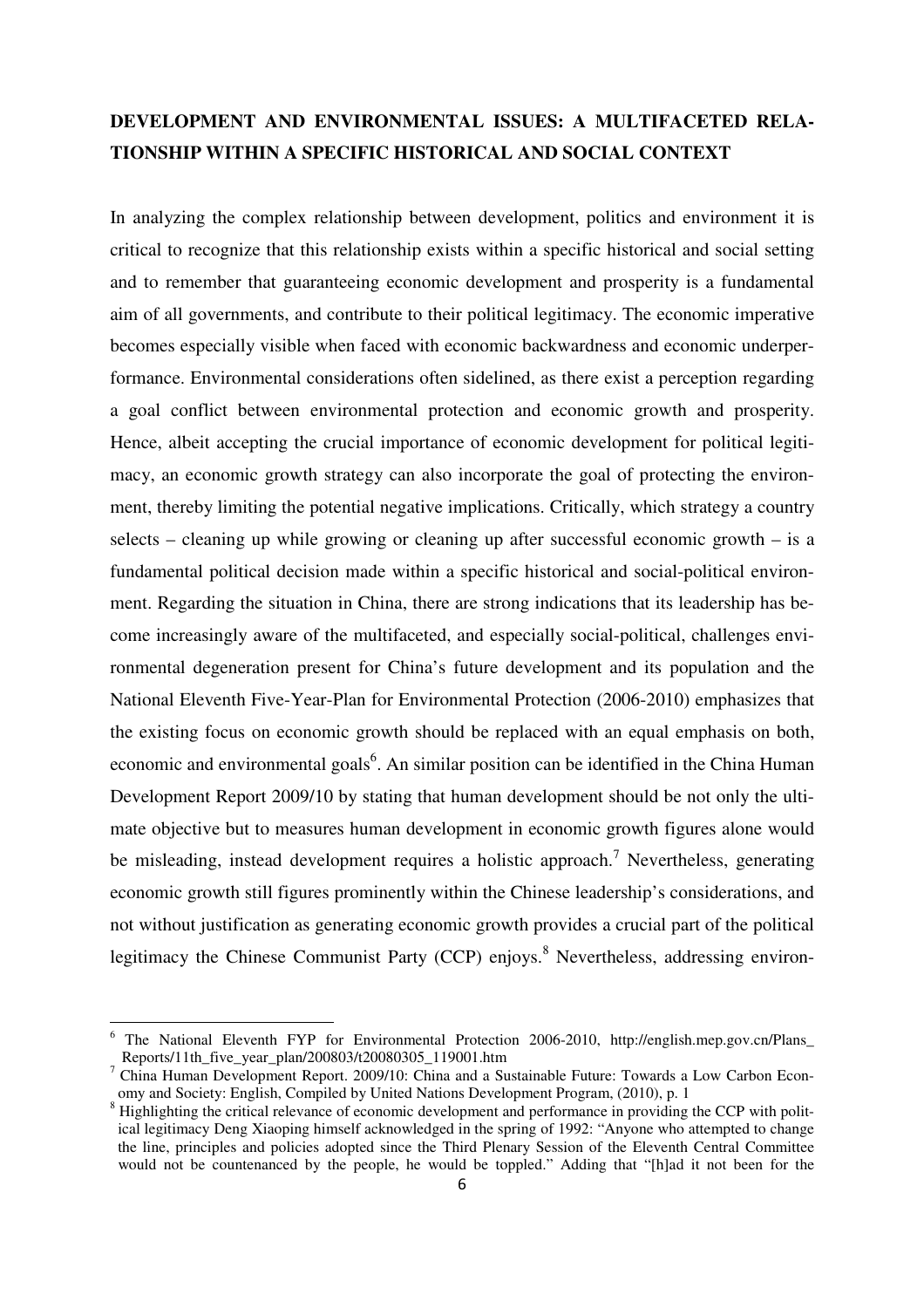mental degeneration constitutes a complex challenge for China's government as sustaining its economic growth strategy not only requires the use of more resources in the future, but in addition, rising living standards and lifestyle changes, increasing and rapid urbanizations as well as increasing industrialization will add to both the demand on generating enough energy as well as the negative impact this has on the environment. Furthermore, China's enormous dimensions, regarding the size of its economy and the size of its population represents an additional and crucial factor that fundamentally contributes to the negative dynamic China development has on climate change and on environmental issues.

Nonetheless, assessing China's global environmental impact is not as straightforward as it may appear. Take for example the issue of CO2 emissions, where China overtook the USA in 2006 as the leading global emitter. The country level data presented in Figure 7 clearly indicates that we can identify from the late 1980s onwards first an accelerating and then from 2000 onwards a dramatic increase of China's CO2 emissions. The challenge this poses for the global climate system seems obvious and clearly identifiable. However, we will reach a rather different assessment, when taking into consideration the data provided in Figure 8, which compare China's CO2 emission with leading industrialized countries on a per capita basis. Here the ranking order changes dramatically, with the United States far in the lead, followed by other highly industrialized countries and China ranking far below them, albeit one also can identify China's upward trend, but this trend is less dramatic when compared to the data in Figure 7. Making a comparison on a per capita basis is essential when considering that leading industrial countries not only highlight the economic and social success of their development and consumption based strategies but also encourage other countries to follow their model. Yet, one has to take into consideration the dramatic environmental impact this would generate if other developing countries and of course China would follow the example of the leading industrial nations. Hence, as indicated before, it is critical to acknowledge, that increasing environmental damage should not be accepted as an unavoidable element of economic growth, instead it rather reflects a specific political choice.

achievements of the reform and the open policy, we could not have weathered June 4th." (Selected Words of Deng Xiaoping, Volume III 1982-1992). http://english.peopledaily.com.cn/dengxp/vol3/text/d1200.html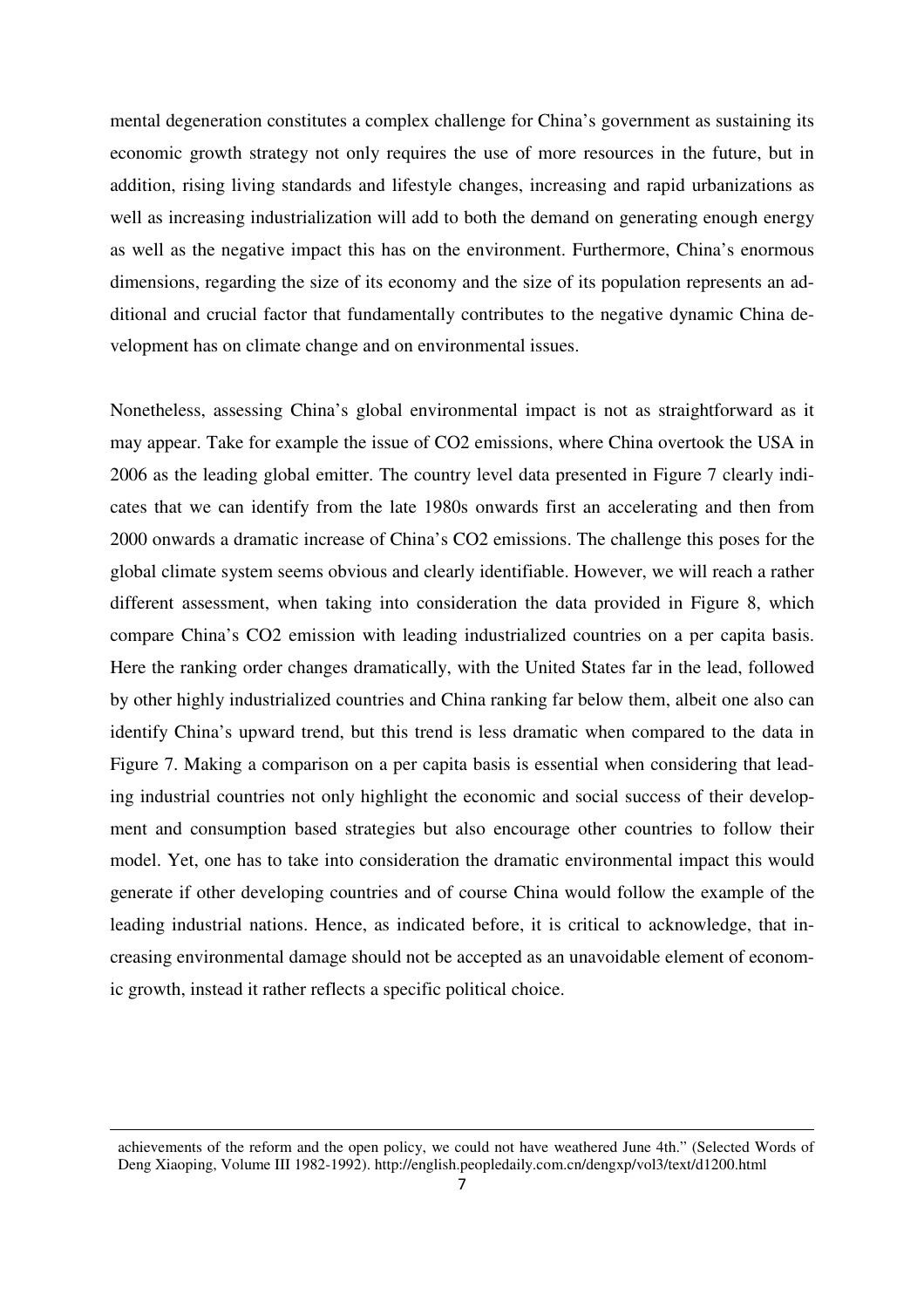

Figure 7 - Data from: Energy Information Administration – Official Energy Statistics from the US Government; http://www.eia.doe.gv/environment.html



Figure 8 - Data from: Energy Information Administration – Official Energy Statistics from the US Government; http://www.eia.doe.gv/environment.html

In 1982, the protection of the environment was written into the constitution and environmental concerns became a critical subject at various National Peoples Congresses and figured as a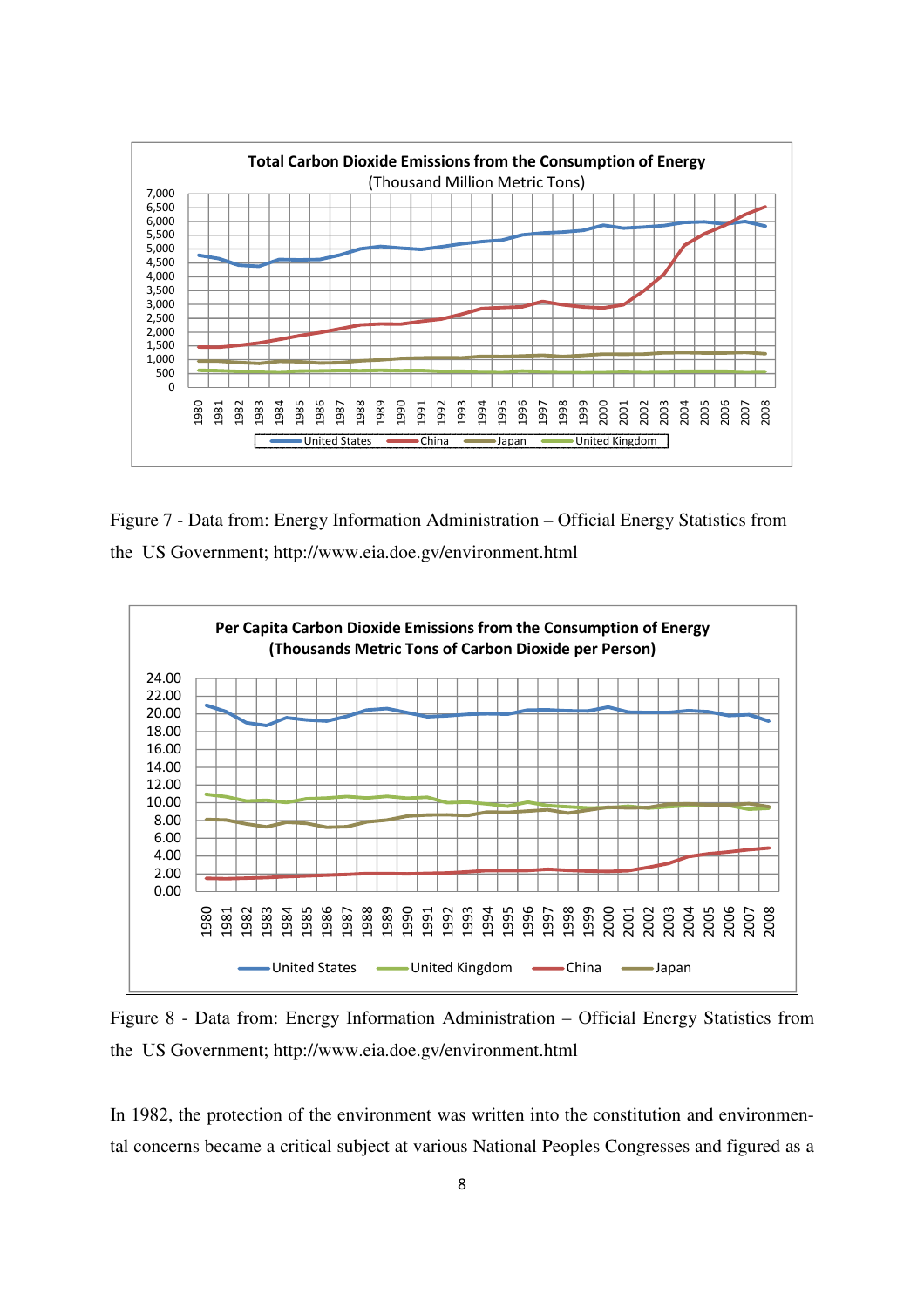topic in Hu Jintao's reportat the  $17<sup>th</sup>$  Party Congress, held in October 2007. Sustainable development and an environmental-friendly society were mentioned as a significant goal for further development.<sup>9</sup> Equally, the 11th FYP also offers a renewed commitment in addressing pressing environmental issues and a potential change in the development strategy, by emphasizing the development of a 'resource-efficient and environmentally-friendly society' and a change towards a 'more environmental friendly' energy mix by increasing the contribution of renewable energy sources<sup>10</sup>. Again, and in a rather stronger way, the Chinese Human Development Report also emphasizes to address the environmental implications of China's economic modernization by stating that shifting the development strategy towards a low carbon economy in addressing both, environmental degeneration and climate change, not longer represents an option, but instead an essential requirement. It is emphasized that a low carbon economy also provides major opportunities for promoting technological innovations, transforming production processes and consumption pattern, as well as sustaining economic development.<sup>11</sup> However, environmental protection and addressing climate change are not seen an independent goal, but in the context of securing national development in general which is also emphasized throughout the Chinese Human Development Report. By emphasizing that mitigating the impacts of climate change and environmental degeneration also enhances China's energy security, by increasing energy efficiency and adapting renewable energy technologies.<sup>12</sup> In addition, fostering the adaption and dissemination of renewable energy technologies will provide critical access to energy for rural and remote areas as well, thereby addressing another critical issue in China's development. Being successful in delivering these goals, will certainly increase the legitimacy of the government and the Communist Party, thereby highlighting the critical political implications such development strategy carries. In addition, we are also reminded on the 'human security' dimension provides the underlining concern of environmental degeneration.

<sup>&</sup>lt;sup>9</sup> The environmental issue was addressed in Hu Jintao's report to the  $17<sup>th</sup>$  Party Congress, on October 15th 2007. The environmental issue was mostly addressed in the context of resource scarcity and its potential negative impact on further developments of the environment and the negative impact on the quality of life as a result of the economic development. Hu Jintao further acknowledged that China's economic growth is realized at costs of resources and the environment, http://english.cpc.people.com.cn/66102/6290205.html

<sup>&</sup>lt;sup>10</sup> The National Eleventh FYP for Environmental Protection 2006-2010, http://english.mep.gov.cn/Plans\_ Reports/11th\_five\_year\_plan/200803/t20080305\_119001.htm

 $11$  China Human Development Report 2009/10, p. 16

 $12$  China Human Development Report 2009/10, p. 17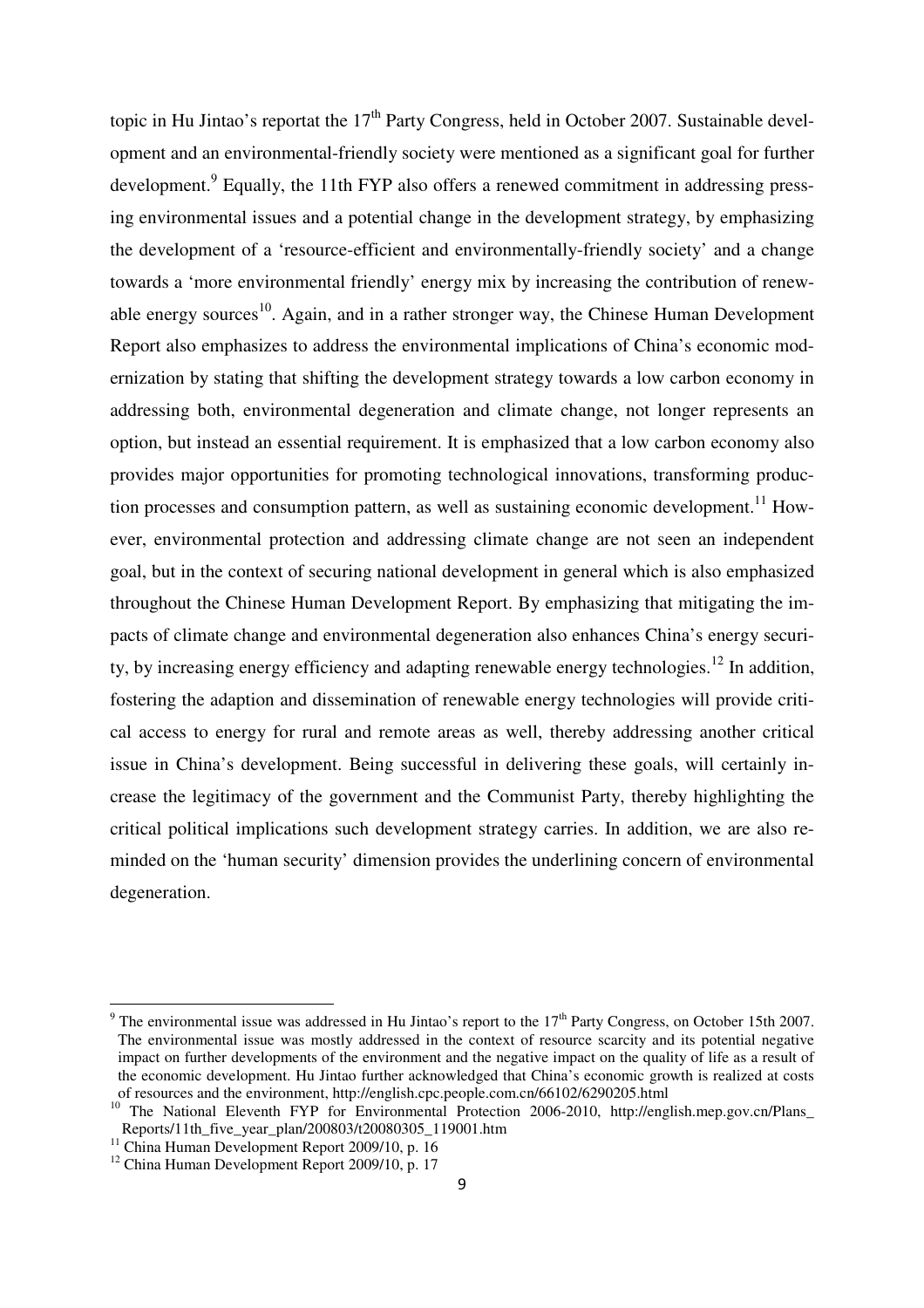## **RENEWABLE ENERGY SOURCES AND THEIR POTENTIAL IN ADDRESSING CHINA'S ENVIRONMENTAL ISSUES AND ENERGY DEMAND**

In evaluation the prospect and impact renewable energy resources, in the context of this paper, wind and solar energy, will have in addressing China's huge and increasing energy needs as well as in mitigating the effect of environmental degeneration and climate change within China, we have to take into considerations a variety of aspects. Among them, we can identify: issues of development and modernization; the energy needs of China's industry; the accelerated process of urbanization and life-style changes in China's rapidly growing middle-class. In addition to these demand-side pressures, further challenges are identifiable, as for example technological issues and geographical factors as the potential locations of renewable energy sources are not always matching with the location where the energy demand is at highest. There is also a manifestation of ongoing political conflicts between the centre and various provinces over the implementation of various economic decisions, especially related to the closure of energy and polluting intensive industrial units. It is therefore of critical importance, to remember, that addressing China's increasing energy demand and the related environmental degeneration and climate change issues, need to be done in the wider political-socialeconomic context. The main characteristics within the contemporary political-socialeconomic setting we can identify in China are an emerging consume-oriented middle-class, an almost dramatic process of urbanization, an impressive economic development and a fundamental reliance on coal (because of its domestic abundance) for generating the energy required. Yet, it is this overreliance on coal, which also represents the source of critical pollution issues and which drives China's contribution to climate change, hence, replacing fossil fuel energy, especially coal, with energy generated from renewable sources represents an critical issue in addressing China's environmental issues. Yet, to ensure that such a shift will be successful, the future development of renewable energy sources is of crucial importance.

This section focus on the development and prospective wind power and solar power offer in addressing China's increasing energy demand and at the same time contribute to lessen the negative impact on its environment by reducing pollution issues as well as contributing to the reduction of climate change dynamic.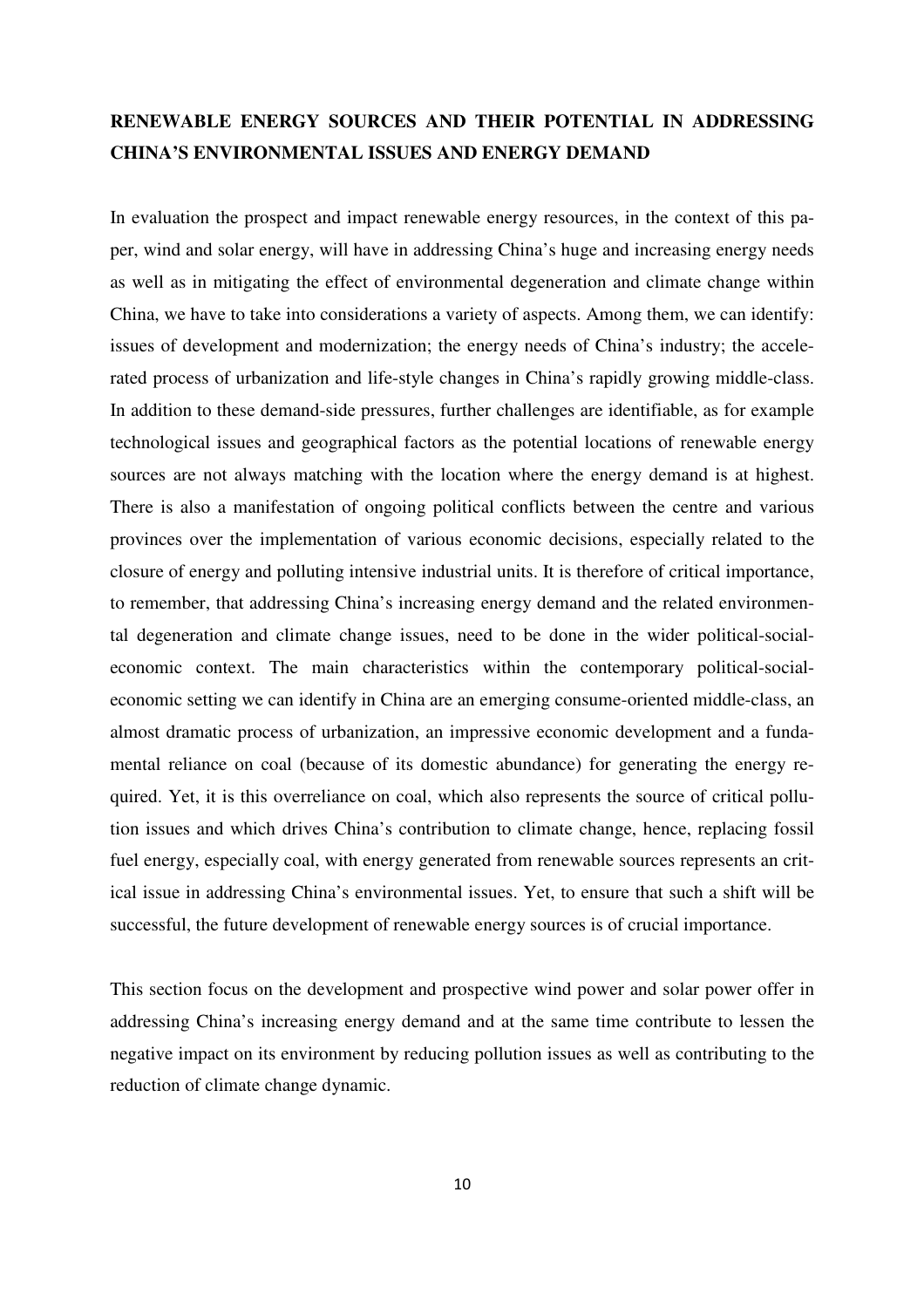#### Wind Energy Resources

It is now widely accepted that China possesses rich sources of wind energy, but they still need to be developed. Yet, these potential sources of wind power are not evenly distributed within China, instead they are located in specific areas as in the northeast and north-west of China as well as along its southeastern shoreline. Hence, various localities are more able to profit from the abundance of potential wind power as energy resource than other. In addition, these locations not lined up with the places where the energy demand is strongest, thus weakening its potential in offsetting coal based energy generation. This is especially critical in the context of the China's less developed grid network, which hamper the distribution of this energy source towards the urban and industrial centre where it would be needed most. However, another notable aspect, as mentioned in the 'China Wind Power Report 20007', is that wind power resources complement seasonal variations of hydro power resources, offsetting periods when hydro power is lesser available. Yet, again, the issue of location also undermines to some extent this positive offset. Independent of these challenges, the development of grid-connected wind power farms goes back to the 1980s, and was characterized by a rapid and continues development of installed wind power capacities with growth rates of almost 40 percent during the 2000 to 2006 period and a growth rate of 105 percent in 2006 alone.<sup>13</sup> Despite this impressive increase in the installed wind-power capacities, the character of the earlier mentioned regional distribution did not changed. In the 'China Wind Power Report 2007' is also mentioned that a long-term target is not only to make wind power competitive with conventional power technology by 2020, but in addition that wind power should became the third major source for electricity generating, after fossil fuels and hydro power.<sup>14</sup> In 2008, China ranked fourth within the top ten global nations regarding added and existing wind power capacities.<sup>15</sup> In 2009, China not only kept its global second position regarding the total wind power capacity installed worldwide, China also became the global leading nation for installing new wind power capacity, more than doubling the amount of installed wind power from 2008.<sup>16</sup> Equally, the 2009 Renewable Global Statues Report also highlight the gains made by China, pointing out that China strongly contributed to the strong global wind power market growth in

<sup>&</sup>lt;sup>13</sup> See 'China Wind Power Report·2007, Lead Authors: Li Junfeng Gao Hu Shi Pengfei Shi Jingli Ma Lingjuan Qin Haiyan Song Yanqin, p. 4-5

<sup>&</sup>lt;sup>14</sup> 'China Wind Power Report 2007', p. 49

<sup>15</sup> 'Renewables Global Status Report 2009 updates', p. 23

<sup>&</sup>lt;sup>16</sup> Wind Energy Barometer, EurObserv'ER March 2010, p. 44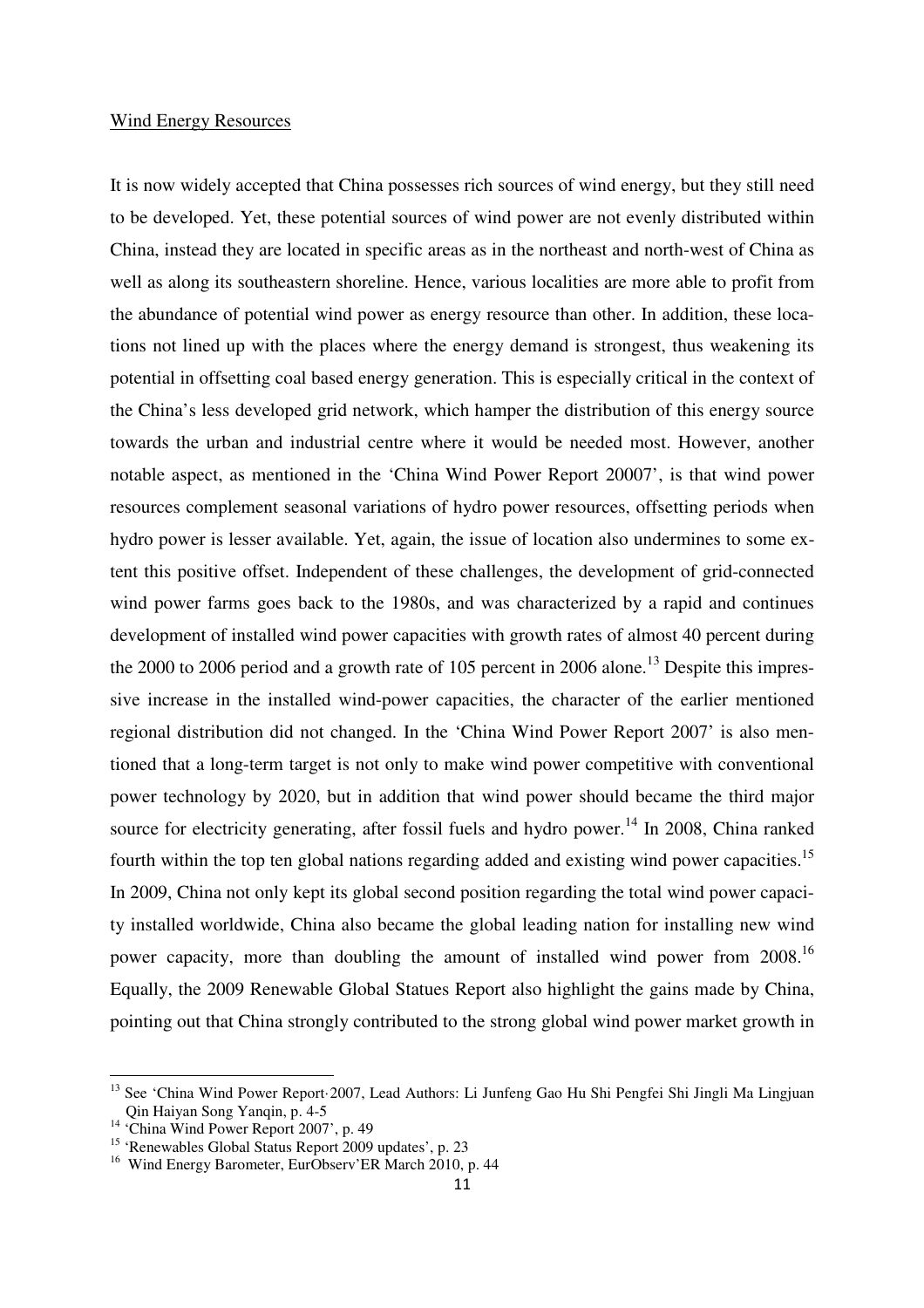2008. China ranked second in adding new wind power capacity, and doubled its total wind power for the fifth year in a row, installing 12 GW at the end of the 2008 and thereby overreaching its own goal of installing 10 GW by  $2010$ .<sup>17</sup> Independent of the dramatic success wind-power had, several critical issues remain, among them: accurate wind resource assessments; increasing the innovation capacity of the wind power industry; grid construction and management did not kept pace with the development of wind power; improving the pricing system; and the improvement of the standard and certification system for wind power.<sup>18</sup> Turning to solar energy as another renewable energy source with a critical potential, it shares some characteristics and challenges with wind power as a viable source of renewable energy and for offsetting the coal based energy generation.

#### Solar energy resources

As in the case of wind power, China also has rich abundance on solar energy resources, and this richness is a bit equally distributed all over China, albeit lesser developed regions in western China are in a rather more advance position regarding their access to potential solar energy resources. Alike the above case of wind power, the solar energy market saw a dramatic development over recent time in China, albeit one can identify, as emphasized in the 2007 Chinese Solar PV Report, a specific focus on rural electrification, communication and industrial purposes, road signs as well as for lighting.<sup>19</sup> Nonetheless, we can identify various projects within Chinas urban areas as well, including Beijng's 'Lightning-up Program', which emphasized the use of solar streetlights in the constructing of new urban development. In addition, another project in rural areas of Beijing, 'Solar Lighting in 100 Villages', lead to the installation of nearly 40.000 lights. In yet another project, 'China Brightness Program', several western provinces were the focus of PV applications,  $20$  less surprising then, that an increasing number of companies identified PV manufacturing as an interesting industrial segment for their activities. Nonetheless, as emphasized in the 2007 China solar PV Report, on-grid solar systems technology is still at an early stage in China, albeit there are projections that this will undergo changes in the near future. Some cities are already at the forefront of this develop-

<sup>&</sup>lt;sup>17</sup> 'Renewables Global Status Report 2009 updates', p. 11

<sup>&</sup>lt;sup>18</sup> 'China Wind Power Report 2007', p. 50

<sup>&</sup>lt;sup>19</sup> 'China Solar PV Report 2007', Lead Authors: Li Junfeng, Wang Sicheng, Zhang Minji, Ma Lingjuan, p. 15

 $20$  'China Solar PV Report 2007', p. 21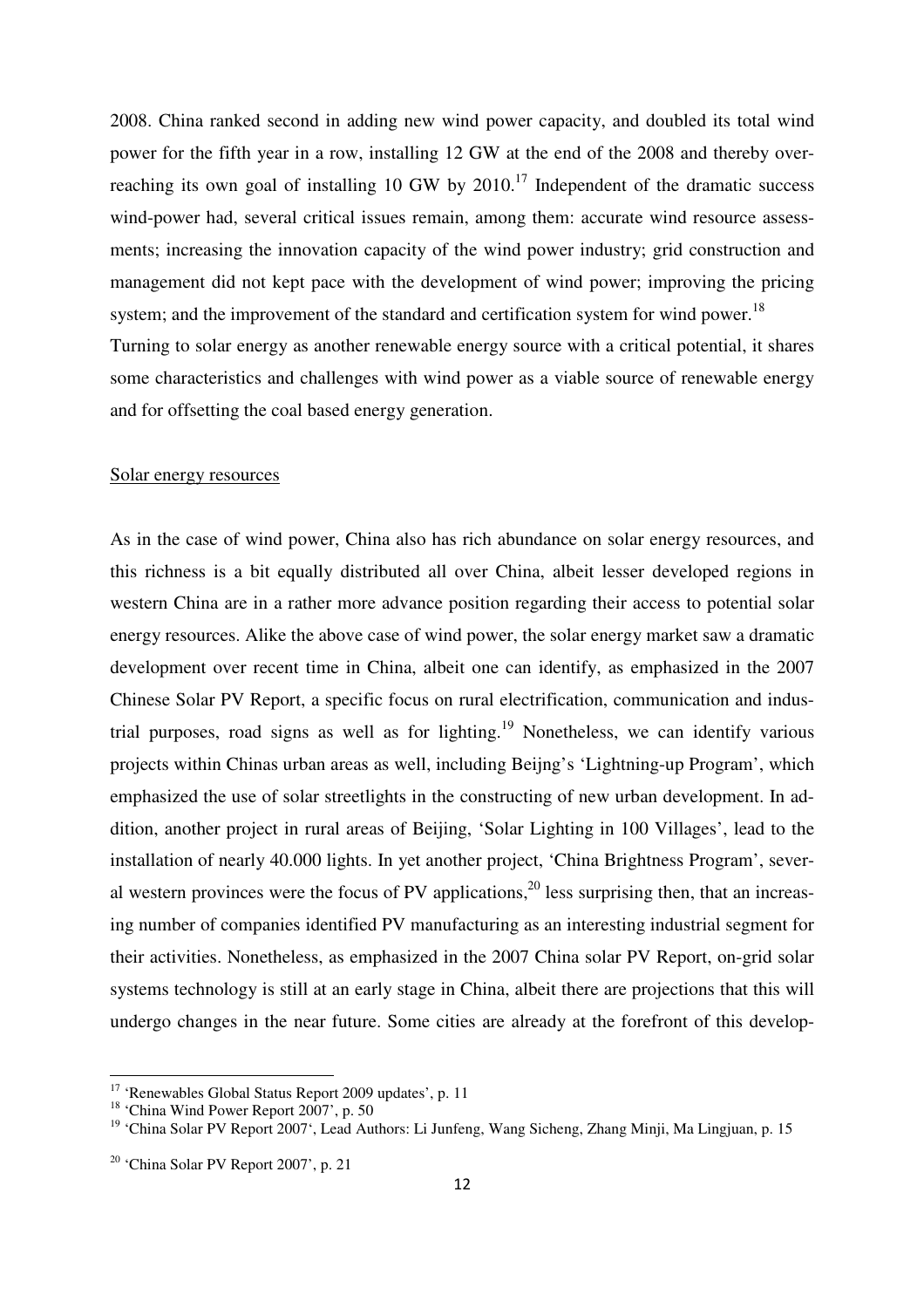ment, as for example Shenzhen, which already completed the largest grid-connected solar PV system in Asia. Other Chinese cities are following its example.<sup>21</sup> Yet, Chinas geographic characteristics open it to another, and potential critical application of solar PV, large-scale desert power plants, albeit the grid connection issue is as important as it is in the case of wind power. Again, issues of sufficient capacity, to transmit the power as well as the geographic location of power demand are vital issues as well. The 2007 China Solar PV Reports highlight that large-scale PV desert power plants should be within 50 km of the main grid system and neither as 100 km away from potential power demand centers to reduce transmission loss.<sup>22</sup> Yet, there is another example of the success in the application of solar generated energy, albeit it may be less impressive from a technological angle. China's solar water heater market is growing at 20 percent annually and not only contributes in addressing the increasing energy demands in China's cities, but also help addressing the serious urban air pollution situation as well.<sup>23</sup> In 2008, China also succeeded in becoming the leading nation in the PV cell production on the global level, certainly adding to the economic access of the industry.

### Further prospect of development of renewable energy sources

The 2002 Township Electrification Program relied on photovoltaic as well as small-scale wind electricity generators to solve the power supply problem in more than 700 townships in seven provinces in western China, and by 2005, 721 sets of wind-solar PV power stations had been completed. By providing electricity to 300.000 households, this makes it the world's largest rural electrification project.<sup>24</sup> The Renewable Energy Law, enacted in January  $1<sup>st</sup>$ , 2006, provided additional contribution to the dynamic of the renewable energy sector in China, by stipulating various critical aspects. Among them, we can identify a strong commitment to the development and facilitation of renewable energy sources and the renewable energy market (Article 1 /4). In addition, the law also stipulates that central state organs are responsible for organising and coordinating the survey of national renewable energy resources (Article 6) as well as setting out middle and long-term targets regarding the utilisation of renewable energy resources at the national level (Article 7). Article 8 also stipulates the province level authorities, authorities of autonomous regions and municipalities, too should set

<sup>21</sup> 'China Solar PV Report 2007', p. 26

<sup>22</sup> 'China Solar PV Report 2007', p. 27

<sup>&</sup>lt;sup>23</sup> 'China's Clean Revolution', The Climate Group, (2008), p. 19

 $24$  'China Solar PV Report 2007', p. 25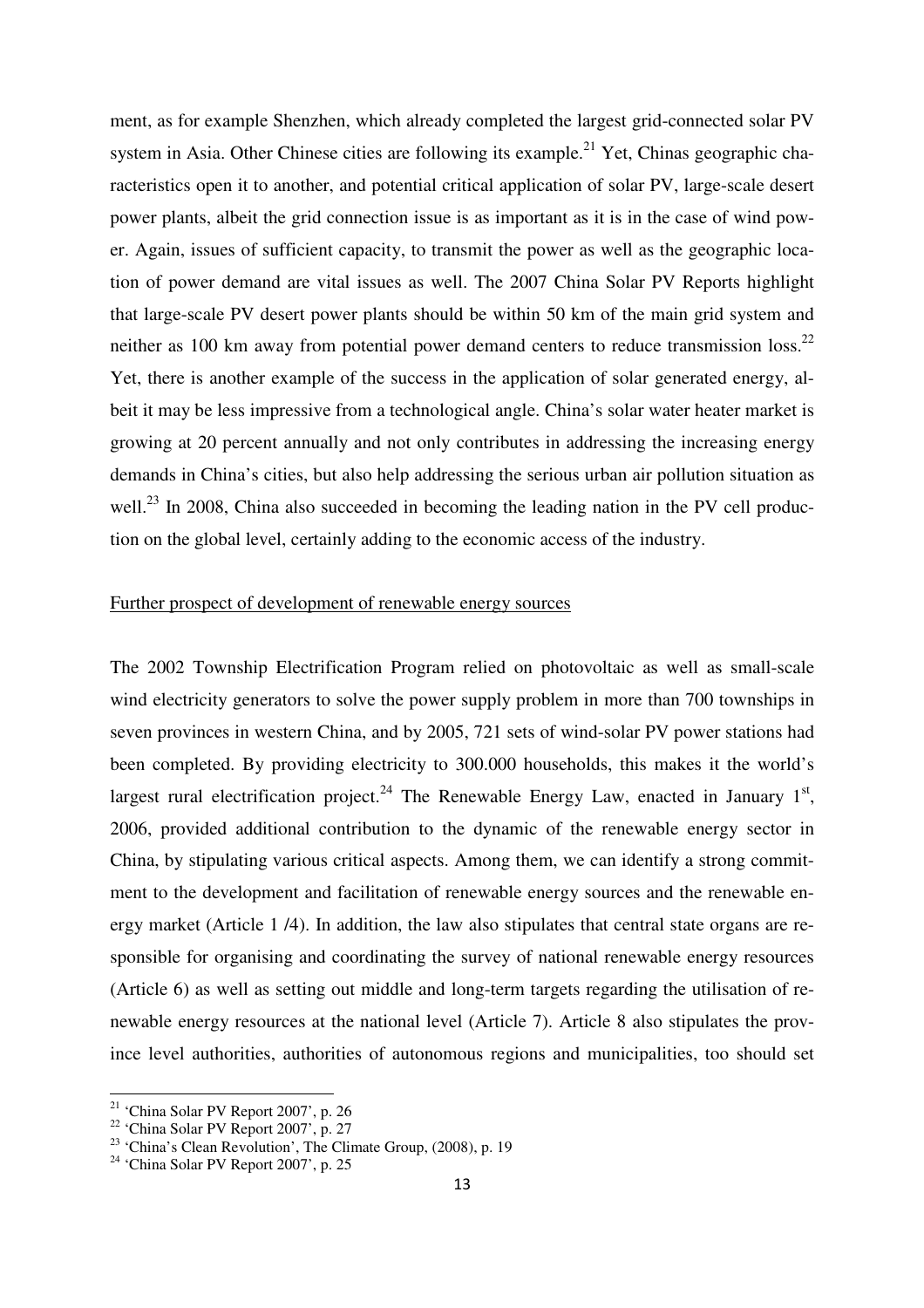targets for their respective area, in accordance with the national middle and long-term targets set at the national level. In addition, the scientific research into the technical and industrial application of renewable energy source is listed as a priority by the government (Article 12). There are also made specific references to the issue of grid-connected renewable power sources and that grid enterprises are required to build and update their grid system to enable the transmitting renewable generated energy. However, the related cost shall be shared (Article 13 /14 / 21). The Renewable Law also stipulates the establishment of specific technological standards especially in relation to the solar energy utilization in construction and the design of buildings. This also includes the setting of efficiency standards (Article 17).<sup>25</sup> Another crucial step provided the 'Medium and Long-Term Development Plan for Renewable Energy in China' prepared by the National Development and Reform Commission, which also stipulated the further developed of the renewable energy sector by providing a policy framework. Emphasizing that adopting renewable energy development as a key strategy for achieving China's goal of a sustainable development; increasing the market competitiveness of renewable energy sector and increasing its share in the overall energy consumption mix, are fundamental and guiding principles. The overall objectives regarding the development of the renewable energy market for the next 15 years identified as increasing the proportion of renewable energy in the total energy consumption, resolving the problem of power shortage in remote, off-grid, areas. $26$ 

Here we can identify critical government strategies, which helped the renewable sector in its commercial development albeit it would be misleading to contribute the sectors success solely to government initiatives, albeit, set at the right time, they do can have crucial function in stipulating a specific market segment. For example, government support was needed (development of wind-power and its related industry) and came in the form the Renewable Energy Law, which was introduced in 2006. However, additional measurement as a specific pricing policy and a requirement for grid companies to purchase renewable electricity as well as a policy of cost distribution (over the whole network).<sup>27</sup> Yet, over time, both domestic demand and government policy facilitated that China now become one of the few mass-producing

<sup>&</sup>lt;sup>25</sup> 'The Renewable Energy Law', www.renewableenergyworld.com/assets/download/China\_RE\_Law\_ 05.doc

<sup>&</sup>lt;sup>26</sup>'Medium and Long-Term Development Plan for Renewable Energy in China', 2007, page 4, 5, www.chinaenvironmentallaw.com/wp-content/uploads/2008/04/medium-and-long-term-development-plan for-renewable-energy.pdf

<sup>27</sup> 'China Wind Power Report 2007', p. 5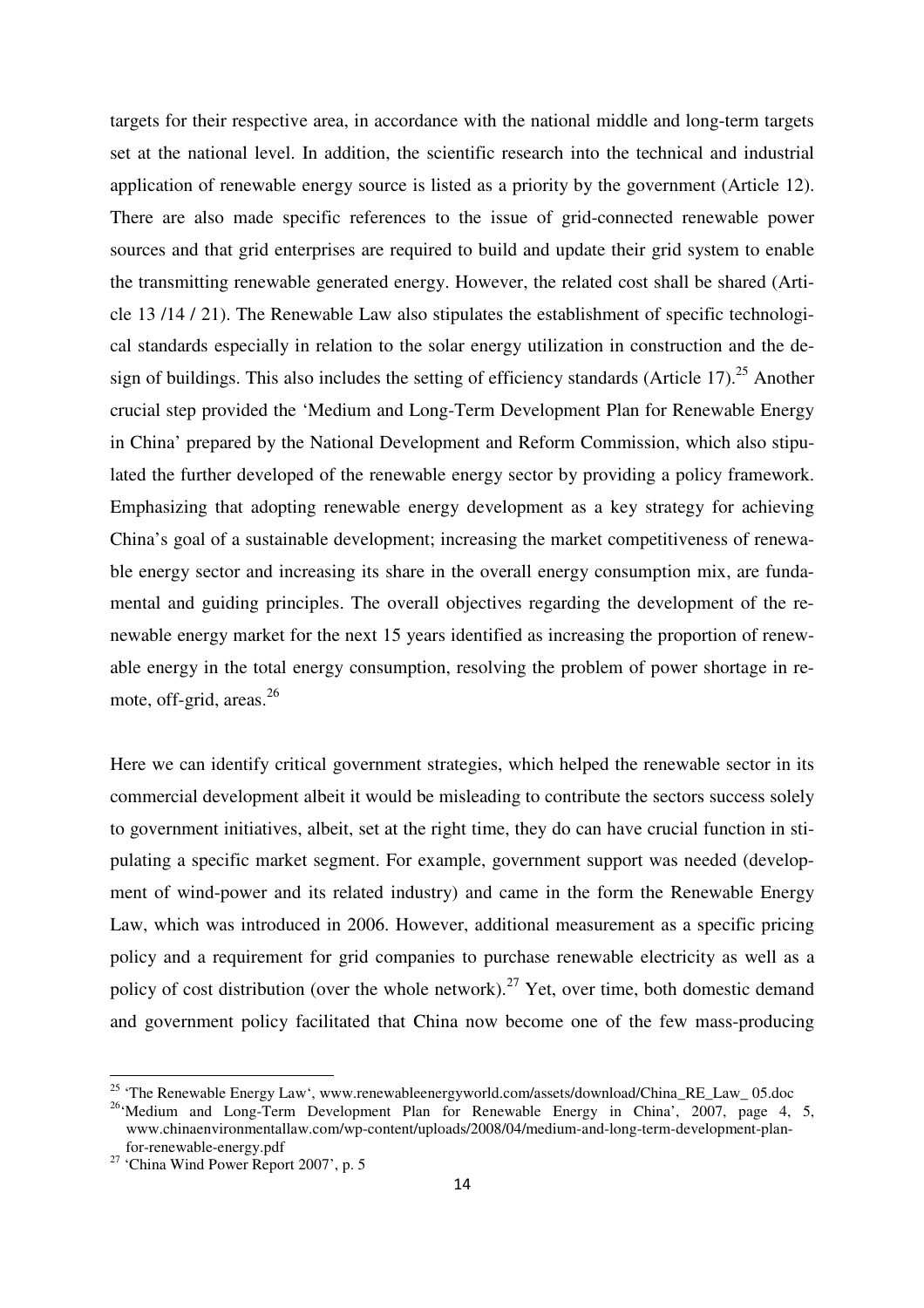countries of wind turbines. <sup>28</sup> That such a development provides additional input for generating further input into China's wind-power industries and in installing additional wind-power capacities is rather apparent. Such development also provides a good example for another critical issue, that the renewable energy sector provides not only a dynamic growth potential but also offers employment opportunities. This observation applies for both, wind and solar power industries. Government support for solar power also included pilot projects, including building Solar Cities, as well as specific research schemes to facilitate related technological development which may over time became commercial viable as well. Overall, facilitating the commercial use of both wind and solar power represent a critical issue and will certainly be instrumental in reaching ambitions targets like that mentioned in the 2007 China Solar PV Report in 2050 thirty percent of Chinas electrical power capacity shall be generated by renewable energy resources.<sup>29</sup> In addition, as emphasized in the 2008 report 'China's Clean Revolution', economic factors are the major short-term reasons which restrict the use of renewable energy sources in China, hence government intervention will be a critical issue for advancing its commercial use.<sup>30</sup>

As it is the case with China's renewable energy power generating market, we can identify a 75 percent increase between 2004 to 2008 in the expansion of the renewable power expansion, contributing to China's success of becoming the leading nation in this market.  $31$  Renewable energy is clean and sustainable, and is especially successful in offsetting the negative implications of fossil fuels use for energy generating as it reduce the carbon dioxide emissions. In addition, renewable energy sources are sustainable as well.

<sup>&</sup>lt;sup>28</sup> 'China Wind Power Report 2007', p. 15

<sup>29</sup> 'China Solar PV Report 2007', p. 43

<sup>30</sup> 'China's Clean Revolution', 2008, p. 8

<sup>31</sup> 'Renewables Global Status Report'2009 update' (REN21), (2009), p. 12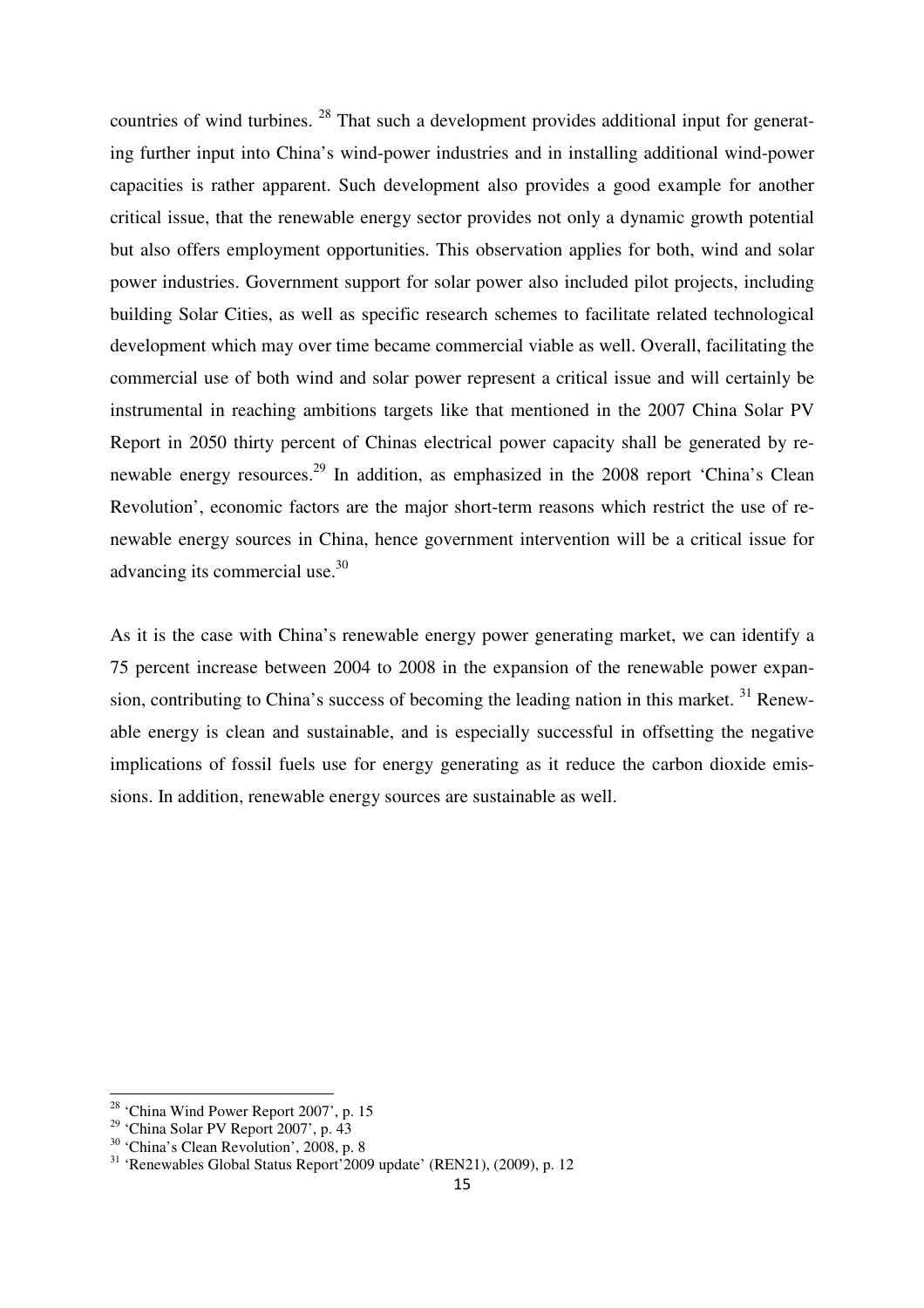### **RENEWABLE ENERGY SOURCES AND THE ISSUES OF LOCK-IN DEVELOP-MENT AND THE CHALLENGE OF COMMERCIALIZATION**

There are increasing indications for a change of mind within the Chinese leadership as China's White Paper on Climate Change emphasizes that developing renewable energy resources and optimizing the energy mix represents a critical issue in addressing the environmental challenge. The fundamental and critical question is, to what extent diverse sources of renewable energy could provide an alternative source for China's coal based energy production and equally critically the ability of generating enough energy to keep up with the increasing demand. Albeit the strong success of renewable energy sources in providing energy for China's economic development and its almost dramatic process of urbanization, wind and solar power will not be able to replace coal generated energy production in the foreseeable future, and the above mentioned aim that renewable energy sources will provide 30 percent of the national energy mix by 2050 is still an ambitious target. Nonetheless, it would be misleading to conclude that renewable energy, especially wind and solar power, are not offering an alternative route of development for China's future energy needs and the environmental degeneration it faces. A critical and fundamental issue relates to the crucial question of how long the 'window of opportunity' for alternative routes of economic development will exist as economic investment in specific industries will create specific incentives and embedded interests which may forestall a future shift in a country's development strategy. In this context, Ruth points towards a process of co-evolving of a specific institutional setting for particular industries. Citing the example of centralized fossil-fuel based power plants which led to the generation of public/private research facilities for addressing related issues, thereby generating additional vested interests and facilitating a process of development describes as, 'lock in' systems, consequently forestalling a shift in strategy at a later stage.<sup>32</sup> One may recall the dominant position heavy industry enjoyed in pre-reform China and the political power of the related ministries, to appreciate the implications the selection a specific economic developmental strategy has. Overall, the dominance of the heavy industry was based on political decisions made by the leadership indicating their conviction that the development of heavy industry was a prerequisite for national development and national strength. In this context it is worth noting that the Chinese government designated the automotive industry as a pillar industry of the national

<sup>&</sup>lt;sup>32</sup> Mathias Ruth. 'Future socioeconomic and Political Challenges of global Climate Change', in Dennis Pirages and Ken Cousins (eds) Resource Scarcity to Ecological Security, (2005), p.162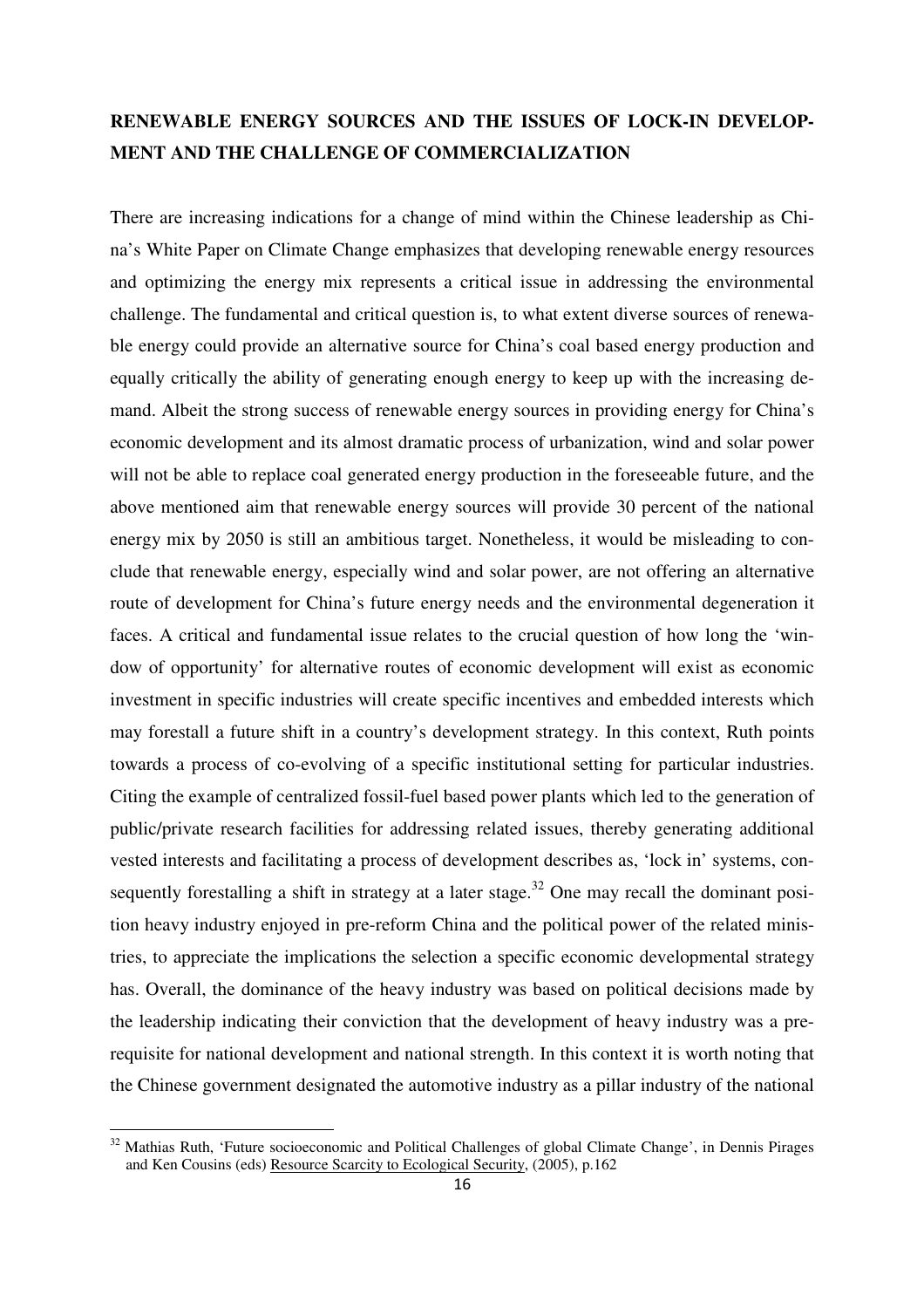economy in 1994, thereby not only following other major industrial countries but also providing important signals for a specific industrial development as well as generating specific economic incentives and interests with critical long term implications. It is worth noting that, adapting and fostering the development of renewable energy resources represents as much a political-economic issue as it presents a technological challenge.

Renewable energy resources, as emphasized by Cook and Boes, are particularly successful in offsetting greenhouse gas emissions, albeit the specific level of offsetting depends primarily on the type of energy production they replace.<sup>33</sup> Hence, replacing China's overwhelmingly coal based energy production, if only, realistically, partially with renewable energy resources would certainly have a fundamental impact in the reduction of greenhouse gas emissions with positive implications not only for the domestic environmental situation but for the global climate change process as well. However, to a considerable extent, this will be linked to further research development and an increasing commercialization of the renewable energy sector. Albeit there are encouraging signs, we may be rather cautious when overly anticipating future research discoveries, as there is no guarantee that new discoveries will be achieved. However, as Cook and Boes emphasize, there can be serious gains made in both new developments as well as in increasing the economic viability of an existing technology. They note for example, that advances made in photovoltaic technology over the last twenty years make the equivalent technology of the 1980s appear limited and primitive. In addition, improved manufacturing technologies were also instrumental in reducing the costs associated with today's photovoltaic technology and consequently increased its competitiveness.<sup>34</sup> As indicated in the 2007 Global Status Report on Renewables and its 2009 updated version, the investment in renewable energy capacity, manufacturing plants, and research and development continues to increase dramatically, reaching a fourfold annual investment as compared to  $2004$  in  $2008$ .<sup>35</sup> If these trends continue, then it is rather likely that the manufacturing cost will decline further, and thereby making these technologies more attractive, as well as increasing the dynamic of replacing traditional and more environmentally damaging energy production. The accelerating replacement of pollution sources of energy generation with sustainable sources would also lessen the negative impact consumption has on the environment. Nonetheless, clean coal

<sup>&</sup>lt;sup>33</sup> Garry Cook and Eldon Boes, 'Renewable-Energy Technologies', in Dennis Pirages and Ken Cousins (eds) Resource Scarcity to Ecological Security, (2005), p.142

<sup>&</sup>lt;sup>34</sup> Cook and Boes, 'Renewable-Energy Technologies', p. 136, 139

 $35$  Renewable 2007 Global Status Report' (REN21) (2008), p. 6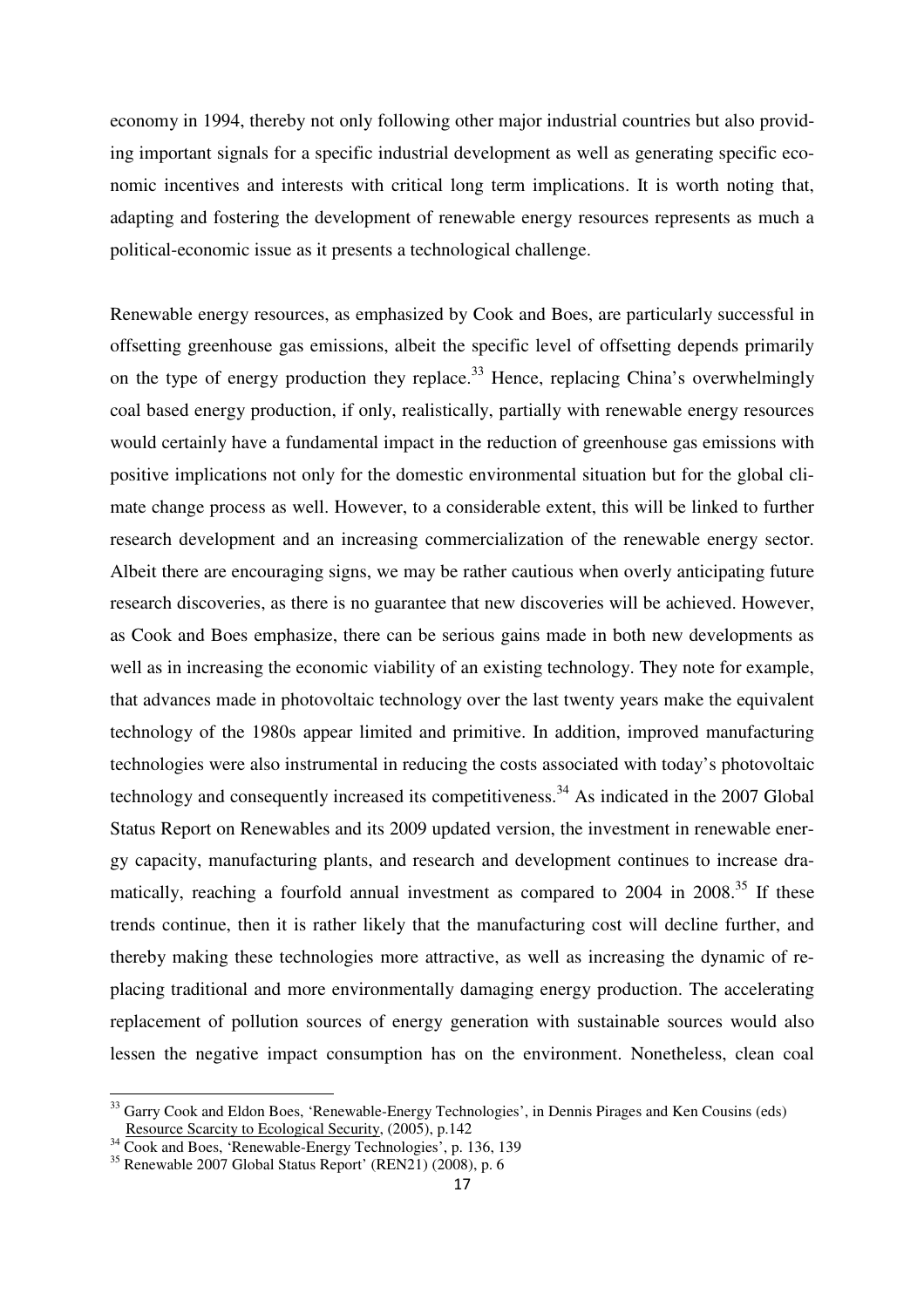technology and increasing energy efficiency are other, fundamental and critical, topics without neither China's energy demand nor the related negative environmental implications will be addressed successful.

It is crucial to be aware that the timing matters, particularly when selecting an appropriate development strategy, as opportunities do not exist permanently and decisions made at one point in time have strategic implications not only for future developments but equally, for the range of opportunities available. As noted previously, politics takes a central role in the selection and amendment of a specific development strategy.

#### **CONCLUSION**

This paper addresses the complexity involved when addressing China's energy needs and the potential and opportunities renewable energy sources like wind and solar power may offer as an alternative to China's overwhelmingly coal based energy generation. This emphasis on coal based energy generation is also responsible for an extensive part of China's environmental degeneration and China's contribution to the process of global warming. Hence replacing China's coal based energy generation through renewably sources would to a considerable extent decrease the negative environmental impact China's economic success, its rapid urbanization process and its equally rapid developing middle-class has. Albeit there are various, and strong indication, political and economically, that renewable energy sources will play a more prominent part in China's future energy mix, and thus lessen the negative environmental impact, it would be wrong to identify renewable energy sources as the definite answers to China's energy needs and China's environmental problems. For that, the importance of coal as abundant source of energy will not be replaced by renewable energy sources soon. Having made this point, there exist strong incentives for facilitating a continuous shift towards renewable energy sources, especially wind and solar power as their use will lessen the negative environment impact and may hold the potential to offset some future energy needs as well. In addition, there also exist a strong incentives of acting now for avoiding a further lock-in of fossil fuel technology and hence providing an alternative route of development in the energy sector. This last aspect is of critical importance, as decisions made now will have fundamental consequences in the years and decades to come. Another essential issue is, as indicated by the